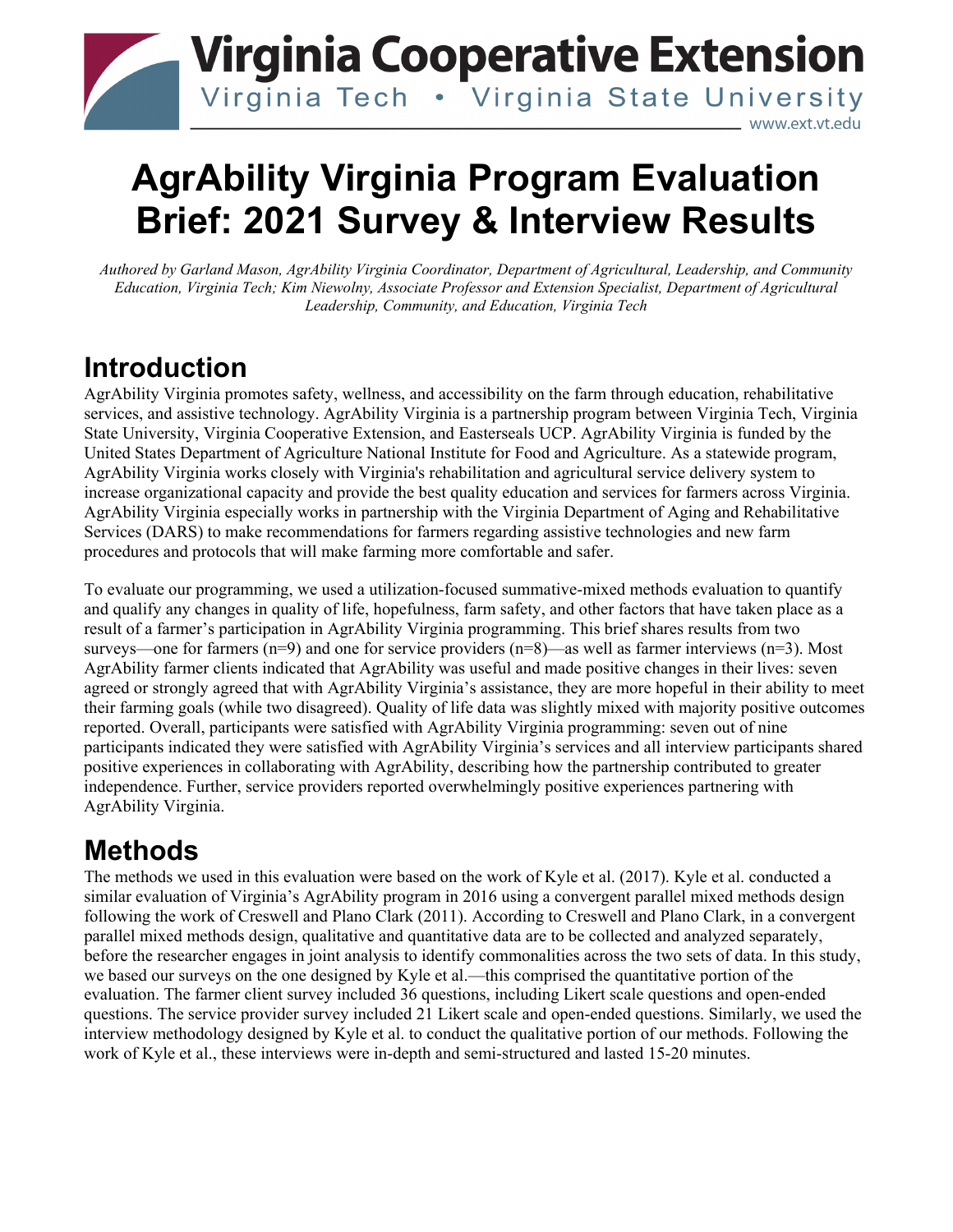On January 29, 2021, we sent a pre-recruitment email or made pre-recruitment phone calls to make former and current clients, as well as service providers, aware of the upcoming survey. The surveys were sent by mail to those we didn't have email addresses for on Monday, February 1<sup>st</sup>. Emails with the link to the survey were sent on Tuesday, February 2<sup>nd</sup>. The first reminder emails and phone calls occurred on Thursday, February 11<sup>th</sup>, and the second reminder (email only) was sent on Thursday, February 18<sup>th</sup>. We conducted interviews with three farmers between March and May of 2021.

# **Brief Farmer Survey Results and Discussion of Farmer Survey Responses**

A number of the clients changed their address and/or their phone number. Because of this, we reached only about 37 clients out of the original 48. In total there were nine respondents, four (44.4%) sent paper surveys back to Virginia Tech and five (55.56%) completed the survey electronically. The total response rate was 24.3 percent.

## **Demographics**

Farmer participants that completed this survey ranged in age from 50 to 82 years old. Aside from one respondent who declined to fill in their age, all were 50 or older. The mean age was 63.5. Three participants were military veterans. All nine respondents reported gender: three female and six male respondents. Race was self-identified as white ( $n=8$ ), and Hispanic or Latino ( $n=1$ ). Most ( $n=5$ ) AgrAbility Virginia participants who chose to partake in this evaluation have been farming for at least 20 years, with two reporting that they are beginning farmers (under three years), and one leaving the question blank. All survey participants reported being rural farmers who farm between 6-10 (n=2) acres, 101-200 (n=2) or over 200 acres (n=2). Three reported farming no acres—one is an aspiring farmer and the other we believe to be retired from farming.

These farmers grow crops such as forages, hay, grains, dry beans, oil seeds for human consumption, fruit, and mixed vegetables. Some are also raising livestock such as beef, sheep, poultry, honeybees, and other livestock. All but one reported utilizing family labor for production. One reported using no additional labor and another declined to answer. Their farms are all located in rural areas. Survey participants are located in the following counties: Augusta (n=1), Bedford (n=1), Bland (n=1), Highland (n=1), Nottoway (n=1), Prince George (n=1), Spotsylvania (n=1), Surry (n=1), and Tazewell (n=1).

AgrAbility Virginia also wanted to get a sense of where program participants sold their products, what kind of products they were selling, and how far away they needed to travel to sell their products. Most of the farmers (n=5) were not currently marketing products. Of the four that reported marketing products, all used a livestock auction while one also reported using a marketing co-op and another reported using commodity markets. Farmers reported selling products at their farm  $(n=1)$ , or at markets 0-15 miles away  $(n=1)$ , 26-50 miles away  $(n=2)$ , and 50-100 miles away (n=1). One respondent declined to answer.

## **Technical Assistance Recommendations and Assistive Technologies**

From the survey, we learned that particular AgrAbility Virginia recommendations and/or assistive technologies used by program participants included: hand controls for tractor brakes and throttle, a hoist for getting on and off a tractor, adapted gardening tools, a lift for a tractor, and stairs on grain bins. Some clients reported using other assistive technologies that were not recommended by AgrAbility. These included: a forklift man cage, a remote ground feeder for livestock, and a milk crate to get on and off the tractor. Most respondents agreed (n=3) or strongly agreed (n=4) that they "have received support needed to make decisions regarding modifications to my machinery." One responded 'neither agree nor disagree' and another disagreed. Seven agreed or strongly agreed with the phrase "AgrAbility Virginia successfully assisted in finding necessary modified tools or equipment for my farm," while one responded 'neither agree nor disagree' and one disagreed.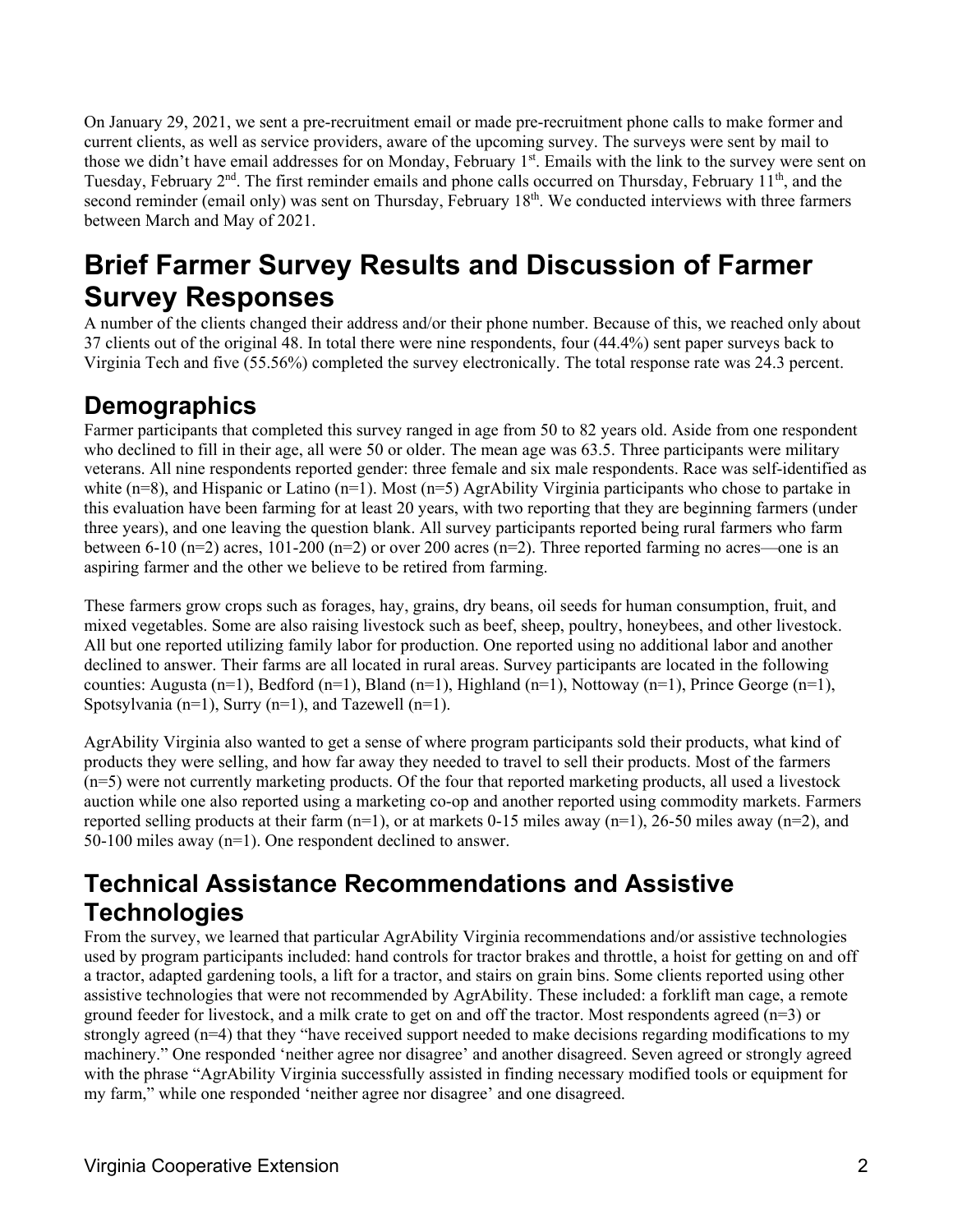Some participants were aware of additional resources available to them. In response to the prompt "I know of additional resources (including service providers) I can access regarding my health because of AgrAbility Virginia's Program," participants responded that they strongly agree  $(n=2)$ , agree  $(n=2)$ , somewhat agree  $(n=1)$ , neither agree nor disagree  $(n=3)$ , and disagree  $(n=1)$ . Most respondents did not list other programs they are receiving assistance from (n=6), but those who listed them included "NRCS application," "FSA Bee insurance," "Beehive grant State of Virginia" and "The Small Farm Program and Virginia State University agriculture programs."

### **Quality of Life and Other Changes in Attitudes**

Most clients indicated that AgrAbility was useful and made positive changes in their lives (Table 1). Seven agreed or strongly agreed that with AgrAbility Virginia's assistance, they are more hopeful in their ability to meet their farming goals (while two disagreed) (Table 2). When considering quality of life improvements, the results were slightly mixed (Table 3): three strongly agreed with the phrase "My quality of life has increased due to AgrAbility Virginia," and one somewhat agreed, but three responded 'neither agree nor disagree,' one somewhat disagreed, and one disagreed. Overall, farmers feel secure in their ability to farm safely and productively (Table 4): five agreed with the phrase "I am confident in my ability to continue farming safely and productively," another selected 'somewhat agree,' while one person selected 'neither agree nor disagree' and one selected 'somewhat disagree.' In responding to a question about changes in quality of life as a result of participating in AgrAbility Virginia programming, one respondent noted "[AgrAbility Virginia] has enabled me to be able to safely continue managing my land in spite of physical limitations. The ability to continue doing farm activities, which I very much enjoy, has improved my mental outlook a great deal. Feeling productive is vital to my well-being." Another responded, "I could continue farming because of the services from AgrAbility." One was more critical in their response, noting: "No change has happened. It was nice Ms. [Garland] took a three-hour ride to assess my needs, but I'm highly disappointed that AgrAbility does not have the funding or ability to offer equipment ..." Despite this comment, the majority of farmers wrote favorably of the AgrAbility Virginia program and the changes it has brought to their farms.

#### **Table 1**

Responses to the prompt: "I have experienced positive changes to my farming practices because of participating in the AgrAbility Virginia program."

| <b>Item</b>                | Response (n=8) | <b>Percentage</b> |
|----------------------------|----------------|-------------------|
| <b>Strongly Disagree</b>   | 0              | $0\%$             |
| <b>Disagree</b>            | 2              | 25%               |
| <b>Somewhat Disagree</b>   | 0              | $0\%$             |
| Neither Agree nor Disagree | $\overline{0}$ | 0%                |
| Somewhat agree             | 0              | $0\%$             |
| Agree                      | っ              | 25%               |
| <b>Strongly Agree</b>      | 4              | 50%               |
| <b>Total</b>               | 8              | 100%              |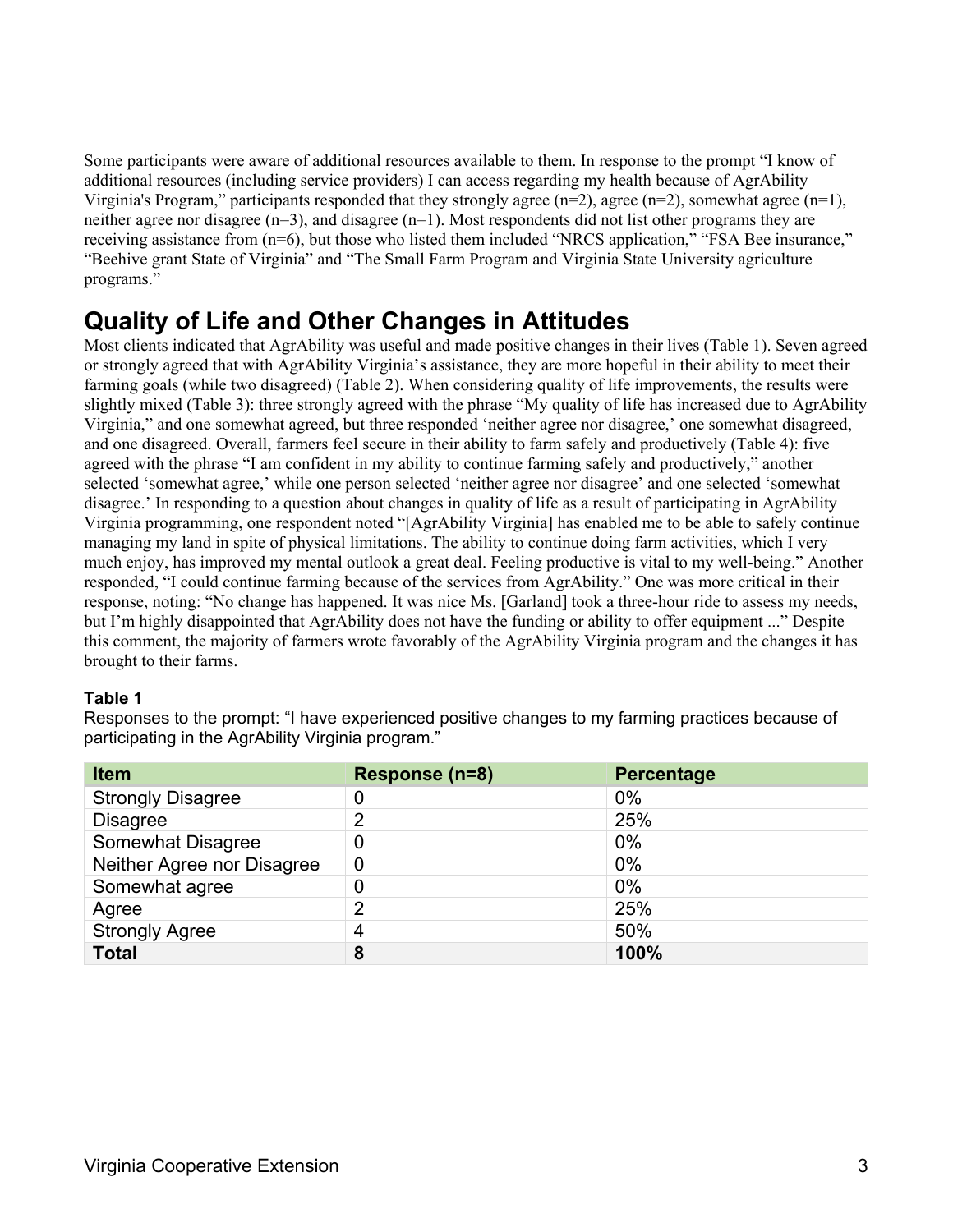#### **Table 2**

Responses to the prompt: "I am more hopeful in my ability to meet my farming goals."

| <b>Item</b>                | Response (n=9) | <b>Percentage</b> |
|----------------------------|----------------|-------------------|
| <b>Strongly Disagree</b>   | 0              | $0\%$             |
| <b>Disagree</b>            | っ              | 22.22%            |
| <b>Somewhat Disagree</b>   | 0              | $0\%$             |
| Neither Agree nor Disagree | $\overline{0}$ | $0\%$             |
| Somewhat agree             |                | 11.11%            |
| Agree                      | 2              | 22.22%            |
| <b>Strongly Agree</b>      | 4              | 44.44%            |
| <b>Total</b>               | 9              | 100%              |

#### **Table 3**

Responses to the prompt: "My quality of life has increased due to services provided by AgrAbility Virginia."

| <b>Item</b>                | Response (n=9) | <b>Percentage</b> |
|----------------------------|----------------|-------------------|
| <b>Strongly Disagree</b>   | 0              | $0\%$             |
| <b>Disagree</b>            |                | 11.11%            |
| <b>Somewhat Disagree</b>   |                | 11.11%            |
| Neither Agree nor Disagree | 3              | 33.33%            |
| Somewhat agree             |                | 11.11%            |
| Agree                      | 0              | $0\%$             |
| <b>Strongly Agree</b>      | 3              | 33.33%            |
| <b>Total</b>               | 9              | 100%              |

#### **Table 4**

Responses to the prompt: "I am confident in my ability to continue farming safely and productively."

| <b>Item</b>                | Response (n=9) | <b>Percentage</b> |
|----------------------------|----------------|-------------------|
| <b>Strongly Disagree</b>   | 0              | $0\%$             |
| <b>Disagree</b>            | 0              | $0\%$             |
| <b>Somewhat Disagree</b>   |                | 11.11%            |
| Neither Agree nor Disagree |                | 11.11%            |
| Somewhat agree             | 0              | $0\%$             |
| Agree                      |                | 11.11%            |
| <b>Strongly Agree</b>      | 6              | 66.66%            |
| Total                      | 9              | 100%              |

The respondents indicated a variety of issues that are impacting their long-term faming success. Responses included: "Lack of necessary equipment to facilitate the mission. Inability to complete daily tasks which is discouraging. Each setback adds to diminished mental health." As well as "a progressive neuromuscular disease," "age," and "multiple sclerosis." One participant also noted "hearing loss" and "ambulation issues on uneven ground." Another listed "T-4 paraplegic." Listing the ways in which they have adapted their practices and routines to accommodate these challenges, participants noted the following:

o "After all but giving up on my dreams of farming when forced to move to a wheelchair due to a progressive neuro disease, [AgrAbility Virginia] has taken the time and effort to find ways that will safely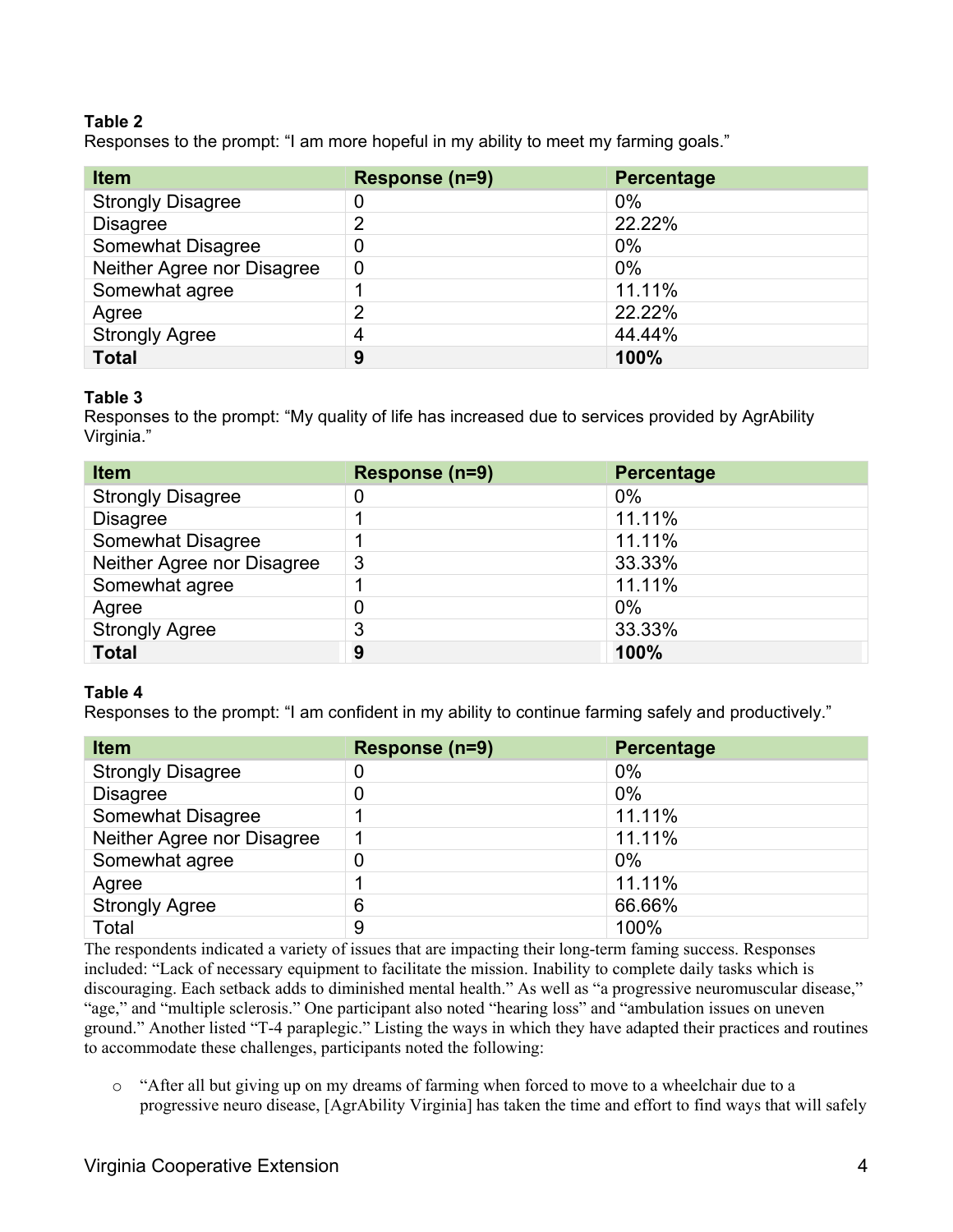allow me to continue operating farm equipment including hand controls and mounting/dismounting of equipment."

o "The modified and adapted tools allowed me to continue farming and helped to limit the secondary injuries caused by using the tools incorrectly to accommodate my main injury."

### **Interview Findings**

Those who participated in interviews were overall positively constructive about their participation in AgrAbility programming. The overwhelmingly positive results of the interviews may be a result of self-selection where those who had a positive experience with AgrAbility Virginia were more willing to volunteer their time to participate in an interview. Those who participated reflected on how recommendations from AgrAbility allowed them to continue farming and/or gave them more hope about the future and their ability to begin or continue to farm. Two farmers also discussed the need for further assistance from AgrAbility. These farmers also noted barriers to accessing AgrAbility's services related to "pride" and lack of knowledge about the existence of programs like AgrAbility.

Several farmers discussed working independently and needing more help on the farm, noting that finding help was a struggle. Farmers who participated in the interviews generally expressed their appreciation for the work of AgrAbility Virginia and were positive about the changes in their lives as a result of AgrAbility services. Overall interview responses aligned with the results of the survey, though there was likely selection bias as farmers who had had a positive experience working with AgrAbility may have been more likely to volunteer to participate in an interview.

#### **Table 5** Interview findings by theme

| <b>Theme</b>                                             | <b>Interview findings</b>                                                                                                                                                                                                                                                                                                                                                                                                                                                                                                                                                                                                |
|----------------------------------------------------------|--------------------------------------------------------------------------------------------------------------------------------------------------------------------------------------------------------------------------------------------------------------------------------------------------------------------------------------------------------------------------------------------------------------------------------------------------------------------------------------------------------------------------------------------------------------------------------------------------------------------------|
| <b>Continuing to farm</b>                                | "It helped me 100% because I lost my leg in 2010, my left leg,<br>and I just couldn't climb straight up but I could climb a set of<br>steps."<br>"Y'all made my life 100% better than it was because I can do<br>now what I couldn't do before y'all. I can say y'all helped me<br>100% because with the staircases I can walk up there [to the top<br>of the grain bins], it's got handrails and all like that. Y'all helped<br>me 100% because I didn't even know they had stairways like<br>this."                                                                                                                    |
| Need for further<br>assistance from<br><b>AgrAbility</b> | "Currently I feel very comfortable with what I'm doing but I feel<br>very certain that as time progresses I will need further assistance<br>from Virginia AgrAbility. Virginia AgrAbility seems to have a wide<br>range of resources and they're useful in all areas of farming<br>whether it has to do with your disability or even your farming<br>needs-they can tap into resources that I don't have readily at<br>hand or am not familiar with. So, in that respect I think Virginia<br>AgrAbility will continue to be a very useful resource as I move<br>down the road and getting back into farming progresses." |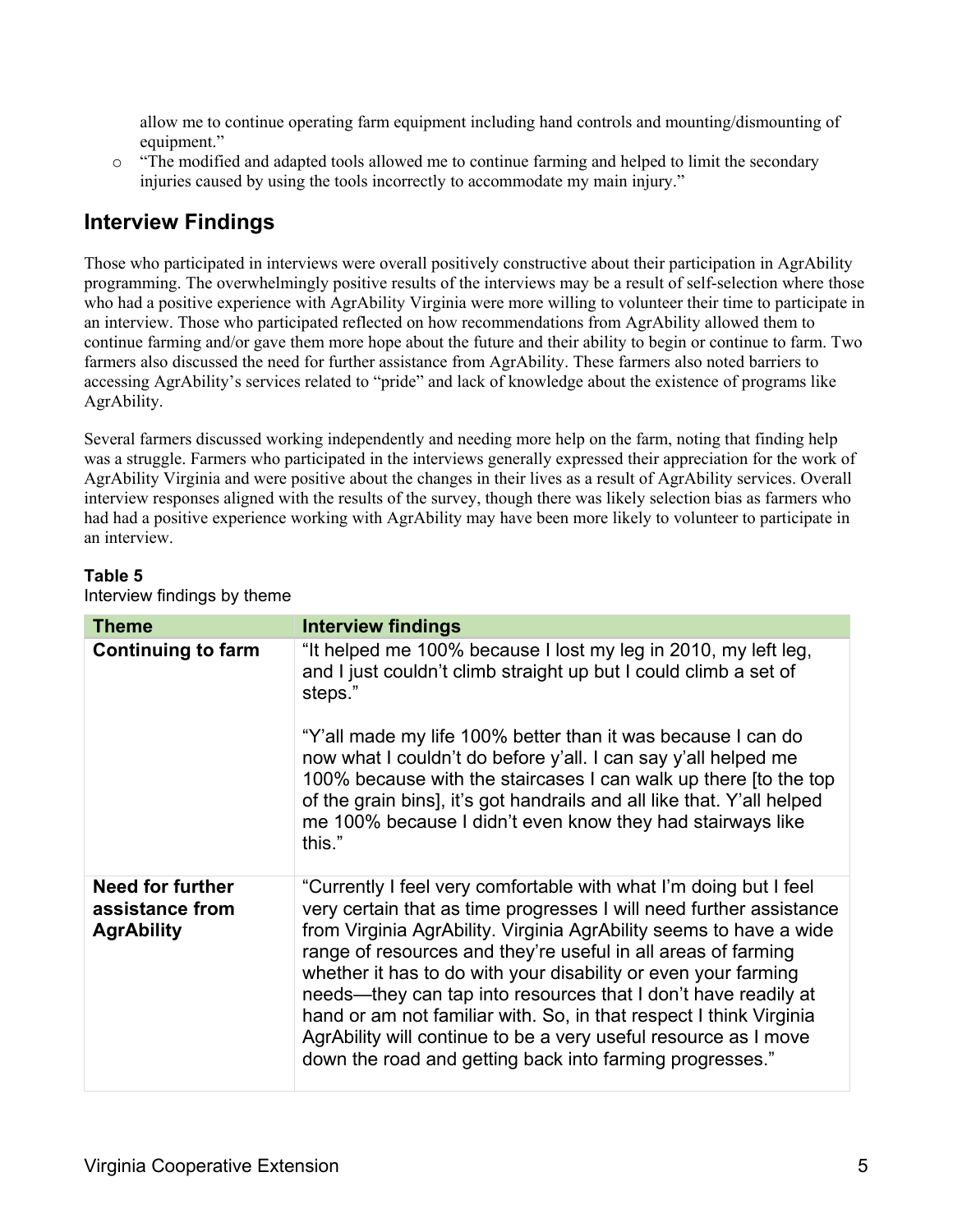| <b>Barriers to Access</b> | "There's so many people in my area that need y'all's help but<br>they won't let it happen—they have too much pride for anyone to<br>help them in a situation like I was."<br>"It seems to be, from my experience a very useful—or has the<br>potential to be very useful in a number of different scenarios. I<br>frankly was very surprised that I had never heard of them before<br>and actually heard of them offhand through a tractor supply<br>outlet so I think that maybe there's an opportunity for Virginia<br>AgrAbility to be more aggressive in their outreach program it<br>seems like there might be some opportunity for greater utilization<br>of your services. I know in the disability world that I live in there<br>are a lot of interconnections and a lot of people that I run into that<br>certainly would benefit from your services and they, like I, have<br>not heard of Virginia AgrAbility." |
|---------------------------|----------------------------------------------------------------------------------------------------------------------------------------------------------------------------------------------------------------------------------------------------------------------------------------------------------------------------------------------------------------------------------------------------------------------------------------------------------------------------------------------------------------------------------------------------------------------------------------------------------------------------------------------------------------------------------------------------------------------------------------------------------------------------------------------------------------------------------------------------------------------------------------------------------------------------|
| Independence              | "I can do a lot of things—there's still a lot of things I can't do. We<br>have a registered cattle operation, and we were loading some<br>cattle the other day—my daughter and I and another fellow, and I<br>couldn't get in the bin to hold the heifer and put 'em up through<br>the trailer and all. So, she was running from one end of the<br>alleyway to the other end and back and forth and back and forth.<br>ended up having to get some more help"<br>"We don't have nobody right now, they don't show up half the<br>time and like yesterday I didn't have anybody and I did what I<br>could do myself and them [automatic gate openers] would be<br>handy for me."<br>"It'll be very very helpful not to worry about getting someone to<br>come help me if I do get all these [automatic gate openers]<br>completed and that lift."                                                                           |
| <b>Positive changes</b>   | "I think the challenges that were preventing me from moving<br>forward and chasing my aspirations, I think Virginia AgrAbility<br>and the suggestions made by Garland and Jeremy have<br>minimized those challenges to the point that I can move forward<br>now, it's just a matter of proceeding It's very exciting to get up<br>every day and pursue this."                                                                                                                                                                                                                                                                                                                                                                                                                                                                                                                                                              |

# **Brief Service Provider Survey Results and Discussion of Service Provider Survey Responses**

We reached out to 13 service providers who had worked with AgrAbility Virginia in the past. Of the 13 we reached out to, eight (61.53%) responded to our request. All service providers completed the survey electronically, we sent no paper surveys via the mail.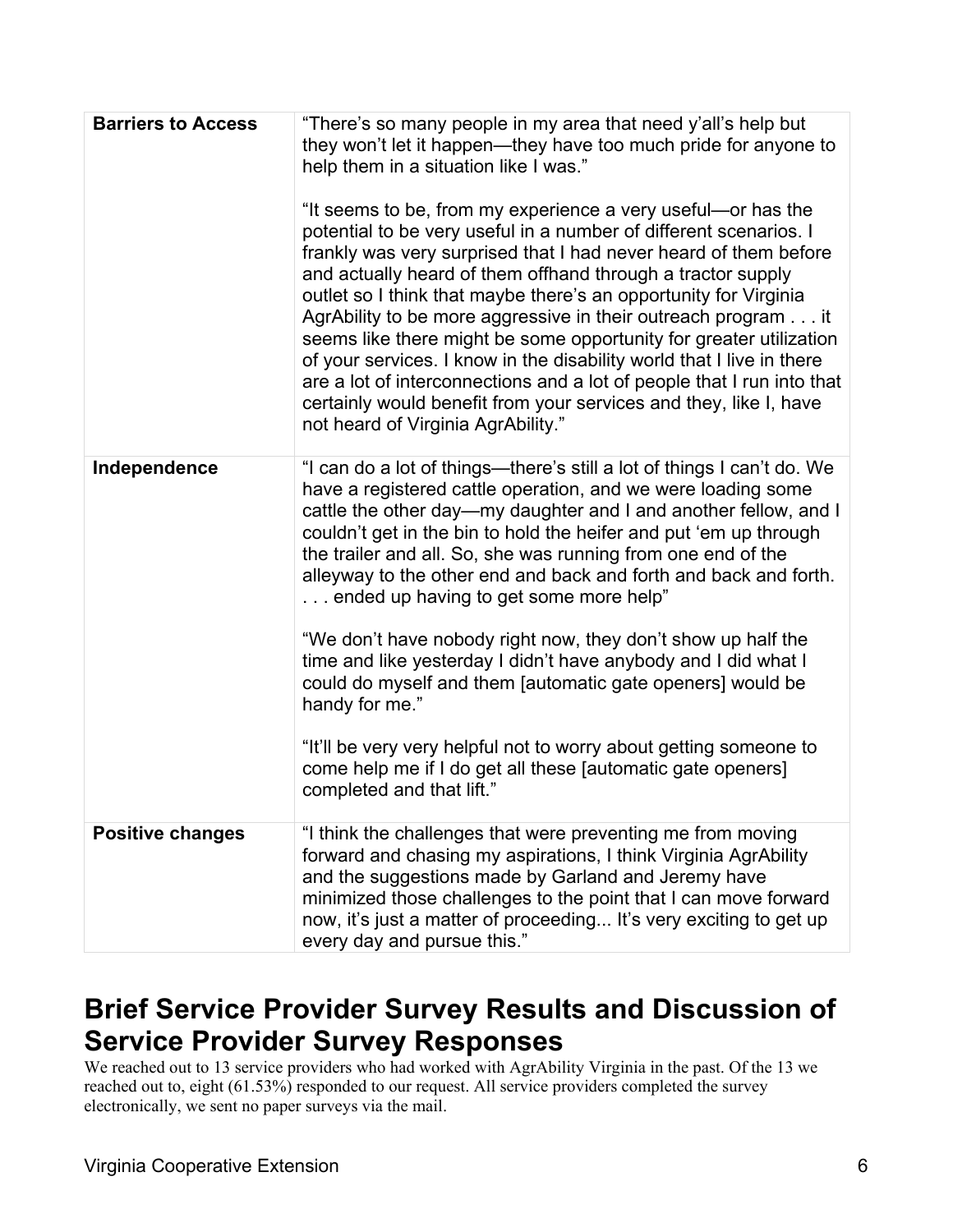## **Demographics**

Participating service providers described their organizations in different ways. Two reported being from the Department of Aging and Rehabilitative Services, two from Virginia Cooperative Extension, one reported being from an "outreach program for small farmers and socially disadvantaged to provide technical support," another reported that they represented a "nonprofit advocacy organization working to improve health and healthcare in rural Virginia," and last, one described their organization as being "educational." One participant declined to respond to the question.

Participants described their work with AgrAbility Virginia in different ways. In response to the question "in what capacity have you worked with AgrAbility?" service providers noted having received a referral from AgrAbility, serving on the AgrAbility Virginia advisory group. Another responded that they are a "liaison, educator, [and] share publicity" while one responded that they "refer potential clients to AgrAbility program coordinators and assist those clients with technical support related to farm enterprises." Last, one participant responded that they serve in a consultation position with AgrAbility Virginia and another chose not to respond.

Six answered that they serve rural communities, three suburban, and one urban (participants could choose more than one). One noted that they serve the entire state of Virginia. Three had been referring clients to AgrAbility for more than three years, one for two years, one for six months or fewer, and three had never referred clients. Of those that refer clients to AgrAbility Virginia four responded that they refer 1-3 clients per year and one reported referring 3-6.

In response to the question "What are the primary conditions or disabilities that impact your farmers'/clients' ability to operate their farm?" five reported back injury and joint injury (shoulder/elbow/wrist/hip) (one participant chose not to respond and two responded "not sure" or "don't know"). These were the two most common conditions or disabilities that impact farmers' or clients' ability to operate their farm. Next, four reported "Mental health conditions/Mental illness (e.g., depression, anxiety, bipolar, PTSD, etc.)" were impacting their farmer clients' abilities to operate their farm. Other conditions included orthopedic injury (other), traumatic brain injury, cancer, arthritis/rheumatic diseases, hearing impairment, or vision impairment (all reported to be a primary condition or disability by three respondents). See Table 6 for the full list and results.

#### **Table 6**

Responses to the question: What are the primary conditions or disabilities that impact your farmers'/clients' ability to operate their farm? (Check all that apply).

| <b>Item</b>                                                                                               | Response $(n=7)$ |
|-----------------------------------------------------------------------------------------------------------|------------------|
| Amputation (upper extremity)                                                                              |                  |
| Amputation (lower extremity)                                                                              | 2                |
| Back injury                                                                                               | 5                |
| Joint injury (shoulder/elbow/wrist/hip)                                                                   | 5                |
| Orthopedic injury (other)                                                                                 | 3                |
| Spinal cord injury (paraplegia or quadriplegia)                                                           |                  |
| Traumatic brain injury                                                                                    | 3                |
| Neuromuscular diseases (e.g., ALS, Freidrich's ataxia, Huntington's<br>disease, muscular dystrophy, etc.) | 2                |
| Neurological conditions/disorders (e.g., stroke, cerebral palsy, epilepsy,<br>$M.S., etc.$ )              | 2                |
| Cancer                                                                                                    | 3                |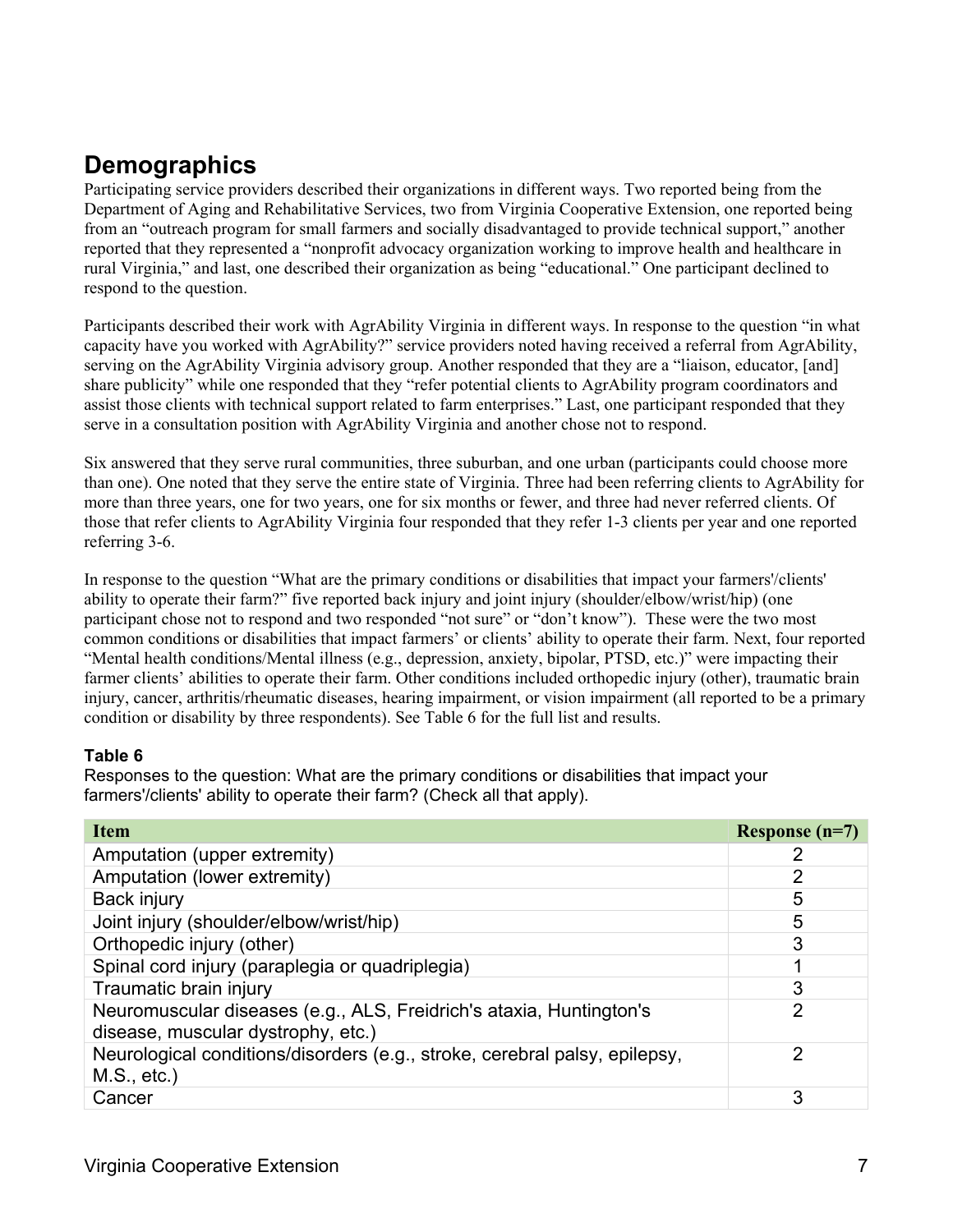| Cardiovascular disease                                                                      | 2              |
|---------------------------------------------------------------------------------------------|----------------|
| Respiratory impairment                                                                      | 2              |
| Chronic pain/fibromyalgia                                                                   | $\overline{2}$ |
| Arthritis/Rheumatic diseases                                                                | 3              |
| Hearing impairment                                                                          | 3              |
| Vision impairment                                                                           | 3              |
| Chemical dependency                                                                         | $\overline{2}$ |
| <b>Chemical sensitivity</b>                                                                 |                |
| Diabetes/metabolic disorder                                                                 | $\mathcal{P}$  |
| Mental health conditions/Mental illness (e.g., depression, anxiety, bipolar,<br>PTSD, etc.) |                |
| Other (please specify)—Not sure, don't know                                                 | っ              |

## **Level of Satisfaction Among Service Providers**

From the survey, we learned that service providers have had an overwhelmingly positive experience working with AgrAbility. All agreed, somewhat agreed or strongly agreed that they had an awareness of what AgrAbility Virginia services are available to their clients, that the information provided by AgrAbility Virginia has been helpful in assisting clients, and that AgrAbility Virginia's services and advice are/were relevant and appropriate for their clients' needs. All also reported (by answering agree or strongly agree) that they would recommend the AgrAbility Virginia program to other farmers and farm families for assistance.

# **Finding out about AgrAbility Virginia**

Knowing how service providers and farmers find out about AgrAbility Virginia is particularly useful to us in strategizing our marketing and communications. Service providers responded that they found out about AgrAbility through referrals directly from AgrAbility and learned more by following up and looking at the website, another found out through workshops hosted by the Virginia State University Small Farm Outreach Program, and one through an internal communication from Virginia Cooperative Extension. Service providers also provided insight into how the people they work with find information about programs and services like AgrAbility Virginia. Answers included: "pamphlets and other information which can be shared," "networking," through Virginia Cooperative Extension, the internet, fliers, newsletters, and social media.

# **Conclusion**

AgrAbility Virginia, a program designed to support farmers experiencing illness, injury, or disability, conducted an evaluation using a convergent parallel mixed methods design. The evaluation consisted of three components: farmer surveys  $(n=9)$  service provider surveys  $(n=8)$  and farmer interviews  $(n=3)$ . The results of the survey largely indicated that farmer participants experienced positive changes in their farming practices and an increased hopefulness about their ability to start or continue farming. Additionally, service providers were overwhelmingly satisfied with AgrAbility Virginia's services. Data derived from interviews was exclusively positive, with some suggestions for improvement. Recommendations based on survey and interview data include providing more focus on improving quality of life for farmer clients, providing education to prospective clients to reduce the barriers to